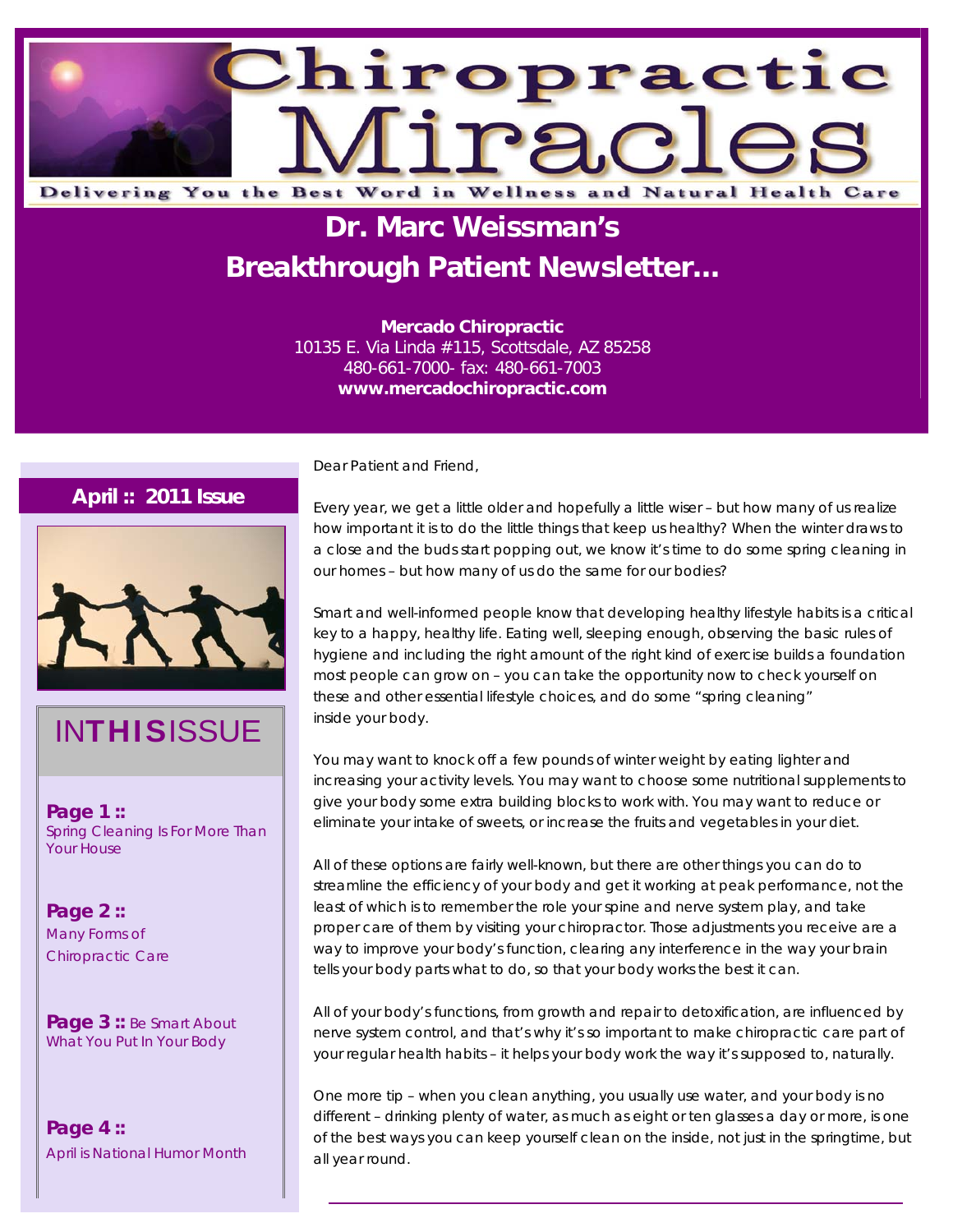## **Many Forms of Chiropractic Care**

If you've visited your chiropractor recently, you probably received an adjustment, the primary service most chiropractors offer. Adjustments are intended to restore and/or enhance normal function by reducing or eliminating any stress or interference in your body's control system, the nerve system. Spinal bones (vertebrae) can lose their proper position and disturb nerve function, and adjustments are designed to relieve that nerve pressure and allow the body to heal and function the way it was meant to.

The art of chiropractic is unique to each practitioner – some adjustments are very light, some are more firm. Some are done by hand, while others may use an instrument of some kind. Some adjustments make noise, and some are silent. There are dozens of ways chiropractors correct nerve interference, and no one way is necessarily better than the others – they all have their place, and they all do good for people. It's up to the individual chiropractor to choose which methods are a good fit for each patient's needs.

Chiropractors study for years in chiropractic college to become expert at adjusting, and most take post-doctoral courses in specialized techniques to improve and master their art. You may even notice that on different visits, your doctor adjust different areas or uses a different approach – that's because each patient is unique, and each adjustment requires the doctor of chiropractic to evaluate and decide where the nerve interference may be, and what to do to correct it. This may only take a few moments, but it is custom-tailored to your body, and is one of the reasons chiropractors get such great results in helping people get well and stay well – the chiropractor gives the body what it wants and needs to heal itself.



*"Spinal bones (vertebrae) can lose their proper position and disturb nerve function, and adjustments are designed to relieve that nerve pressure and allow the body to heal and function the way it was meant to."* 



**Page 2 ::**  Many Forms of Chiropractic Care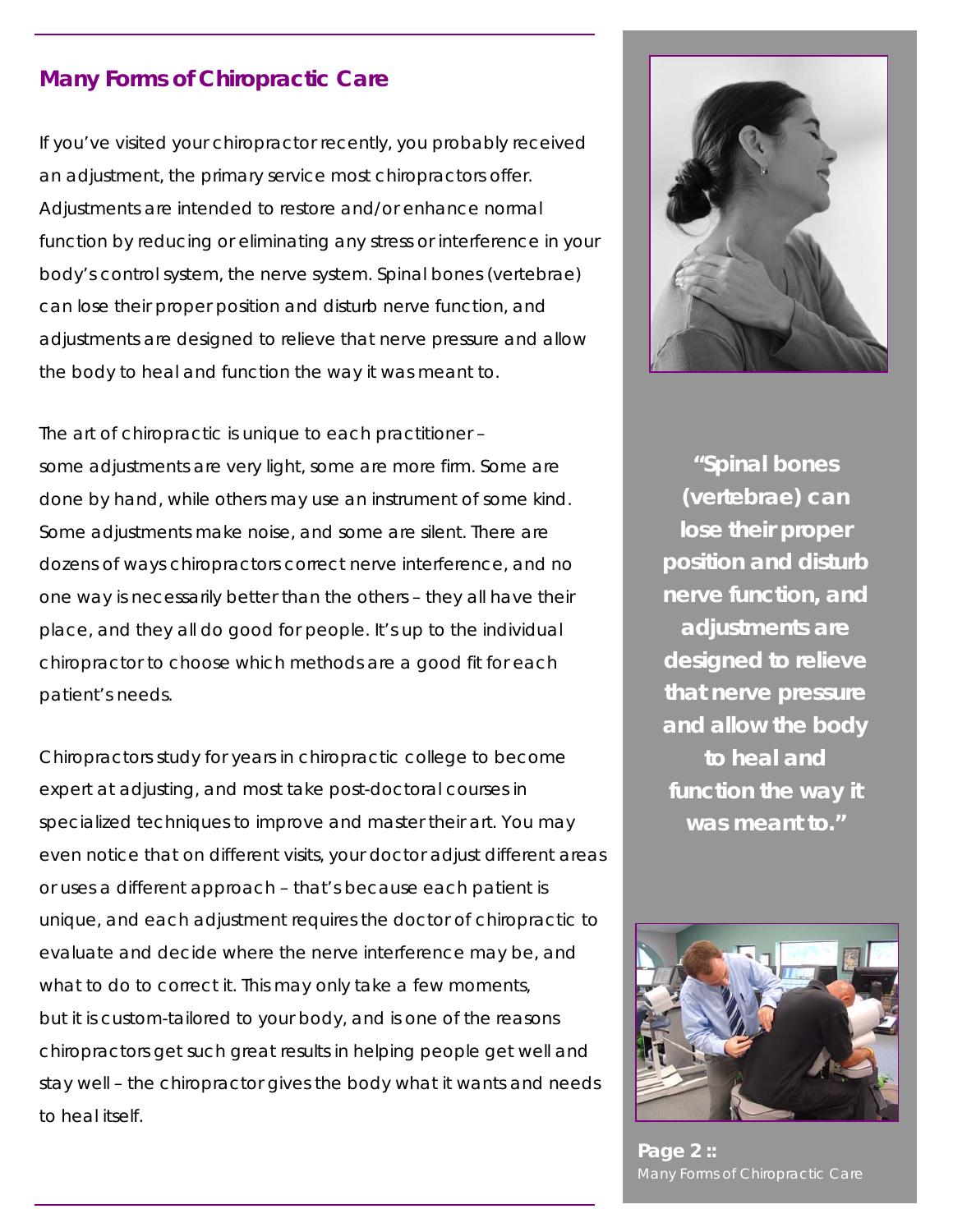

*"Examples of foods that help you regulate the water balance in your body are cranberries, celery, parsley, asparagus, artichoke, melon, watercress, and apple cider vinegar."* 



**Page 3 ::**  art About What You Put In Your Body

## **Be Smart About What You Put In Your Body**

We see it on the news and on the internet constantly – another drug being taken off the market because of unwanted, unexpected and dangerous side effects. We read it in the papers and hear it on the radio, so frequently that we may become desensitized to it, but make no mistake -- while some drugs are necessary and do help people, too often drugs are used as a crutch instead of accepting responsibility to make lifestyle changes that would work better and last longer. And they can be very harmful at times, so it's up to you to be smart about what you put in your body.

For example, some people need high blood pressure medication to keep their blood pressure under control. Yet, they may be able to control their blood pressure with diet, by reducing salt, or by increasing foods that help the body to balance fluids better.

Examples of foods that help you regulate the water balance in your body are cranberries, celery, parsley, asparagus, artichoke, melon, watercress, and apple cider vinegar. Sometimes, you can get off medication by selecting a natural remedy instead.

Many people rely on pain relievers, yet these can be some of the most toxic substances, with harsh side effects that can be worse than the original pain. Quite a few of these have been taken off the market, but fortunately, there is an alternative – safe and gentle chiropractic care, which uses the natural healing ability of the body to relieve pain. The pain usually isn't the problem, it's the signal that tells you there is a problem. Chiropractic aims to find and correct the cause, and that's why so many people feel better and are healthier through chiropractic care.

If you can avoid taking unnecessary drugs and instead make good lifestyle decisions, you'll find that the natural way is most often the best way. Be smart about what you put in your body – that's what works best.